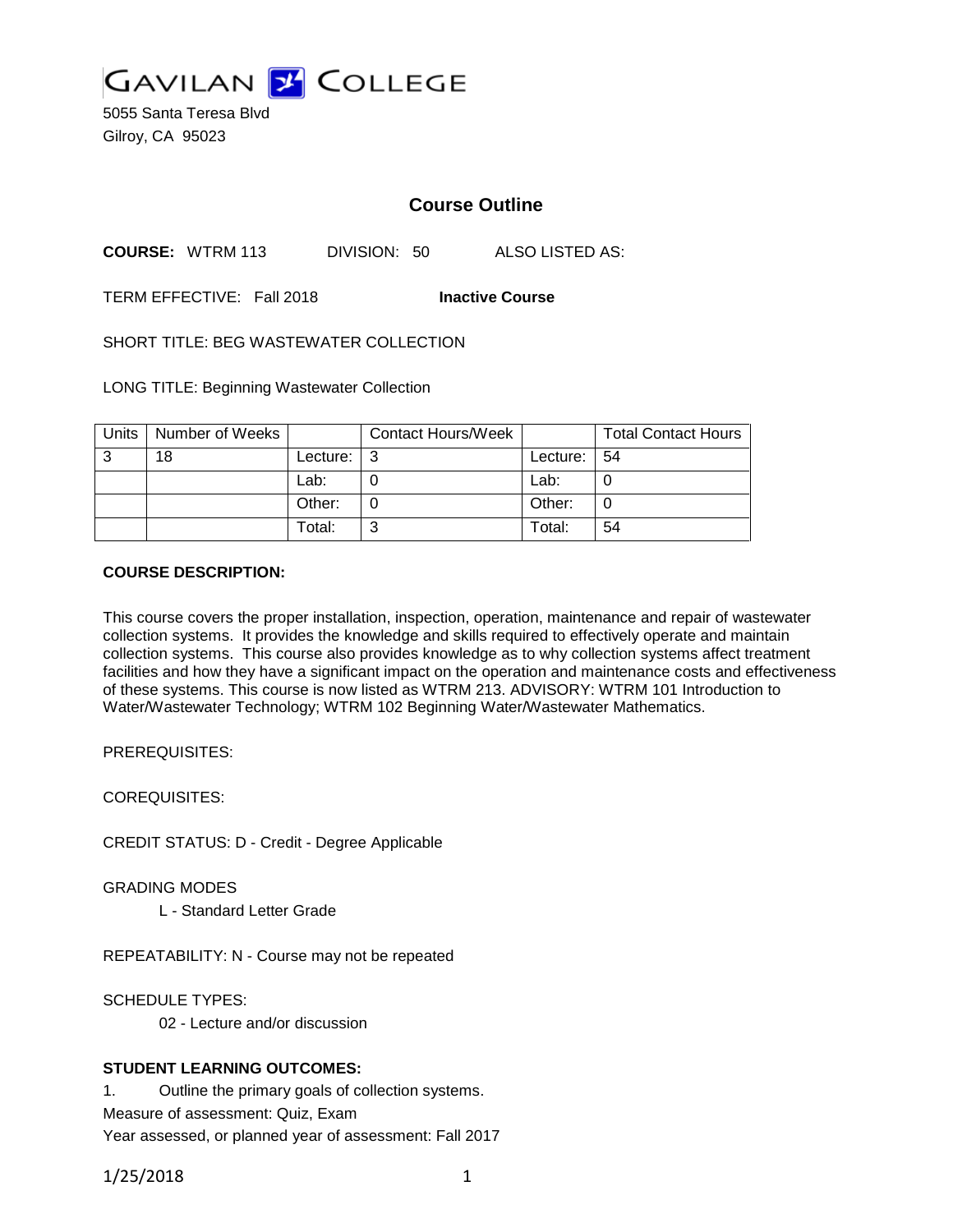2. Explain why wastewater collection systems must be properly operated and maintained.

Measure of assessment: Quiz, Exam

Year assessed, or planned year of assessment: Fall 2017

3. Describe the tasks that the collection operator is expected to complete to keep the collection system functioning as intended.

Measure of assessment: Quiz, Exam

Year assessed, or planned year of assessment: Fall 2017

4. Describe how to inspect and test newly constructed sewer mains and existing wastewater collection systems.

Measure of assessment: Quiz, Exam

Year assessed, or planned year of assessment: Fall 2017

5. Explain how to locate and evaluate stoppage problems.

Measure of assessment: Quiz, Exam

Year assessed, or planned year of assessment: Fall 2017

6. Describe the selection and operation of equipment to resolve identified problems and minimize recurrence of problems on the collection system.

Measure of assessment: Quiz, Exam

Year assessed, or planned year of assessment: Fall 2017

7. Explain why wastewater collection systems must be properly operated and maintained.

Measure of assessment: Quiz, Exam

This section does not contain any data.

8. Explain both the method of selection and the application of various chemicals.

Measure of assessment: Quiz, Exam

Year assessed, or planned year of assessment: Fall 2017

9. Describe how to organize and administer the operation and maintenance of wastewater collection systems.

Measure of assessment: Quiz, Exam

Year assessed, or planned year of assessment: Fall 2017

## CONTENT, STUDENT PERFORMANCE OBJECTIVES, OUT-OF-CLASS ASSIGNMENTS

Inactive Course: 11/13/2017

3 Hours

Content: The Wastewater Collection System Operator

Student Performance Objectives (SPO): The student will be able to explain the type of work done by collection operators, describe where to look for jobs in this profession, outline how to learn or determine procedures necessary to perform the collection system operator's job.

Out-of-Class Assignments: Read Chapter 1 from the Kerri Book

3 Hours

Content: Why Collection System Operation and Maintenance?

Student Performance Objectives (SPO):

Out-of-Class Assignments:

6 Hours

Content: Wastewater Collection Systems - Purpose, Components and Design

Student Performance Objectives (SPO): The student will be able to describe the problems of operating and maintaining a wastewater collection system, justify the need to operate and maintain the system, and understand what collection systems are expected to achieve.

Out-of-Class Assignments:

12 Hours

Content: Application of Arithmetic to Collection Systems

1/25/2018 2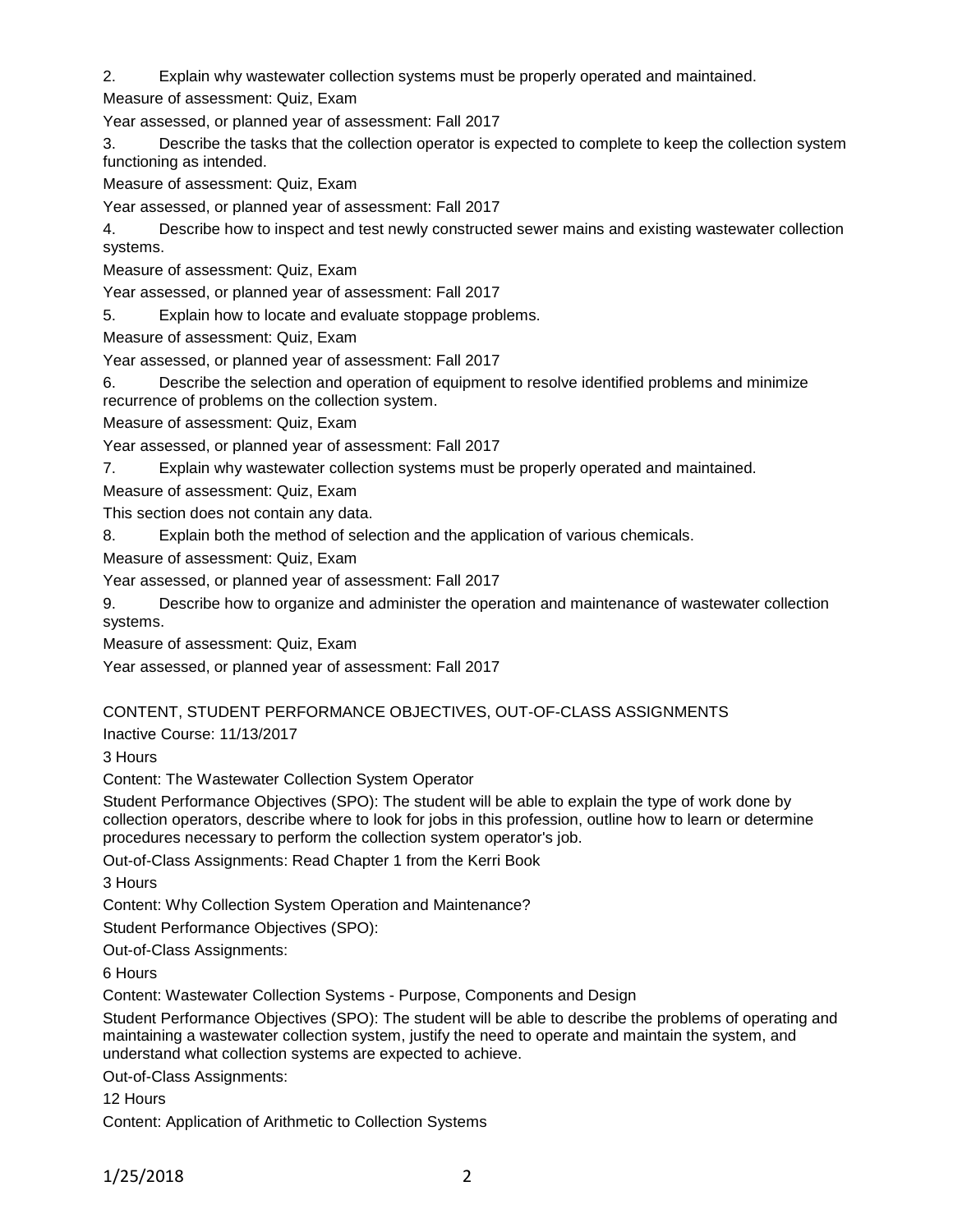Student Performance Objectives (SPO): The student will become familiar with basic mathematical concepts that are used in collection systems including area, volume, flow, and velocity.

Out-of-Class Assignments: Take home graded assignments.

8 Hours

Content: Safe Procedures

Student Performance Objectives (SPO): The student will learn different procedures including traffic safety, vehicle operation, using gas detection equipment, confined space procedures, Electrical hazard prevention, fires, and noise protection.

Out-of-Class Assignments: Read Chapter 4 from the Kerri Book, Midterm Exam

6 Hours

Content: Inspecting and Testing Collection Systems

Student Performance Objectives (SPO): The student will be able to inspect existing sewers, inspect new sewer installations, test for leaks in joints, taps, sewers, and manholes, provide meaningful reports to superiors on pipeline condition, and effectively use inspecting and testing tools including closed-circuit television, smoke testing, dye testing, and pipeline lamping.

Out-of-Class Assignments: Read Chapter 5 from the Kerri Book

6 Hours

Content: Pipeline Cleaning and Maintenance Methods

Student Performance Objectives (SPO): The student will be able to identify types and causes of sewer stoppages; select proper methods to clear stoppages and clean sewers; record essential data regarding cleaning and cleaning operations; become familiar with equipment and techniques including Balling, High Velocity cleaning, Flushing, Sewer Scooters, Bucket Machines, and hand rods.

Out-of-Class Assignments: Read Chapter 6 from the Kerri Book

4 Hours

Content: Underground Repair

Student Performance Objectives (SPO): The student will understand how to safely repair or construct sewer lines and manholes; determine the need for shoring and describe shoring regulations; excavate, repair, and backfill service and main lines; raise a manhole frame and cover to grade; repair and install manhole bottoms; and seal leaky sewers by grouting.

Out-of-Class Assignments: Read Chapter 7 from the Kerri Book

2 Hours

Final

### **METHODS OF INSTRUCTION:**

Lecture Presentation and Instruction Video presentations Guest Lecturer Off-site Field Trip Take-home work problem work sheets with sample problems to be graded and discussed in class.

### **METHODS OF EVALUATION:**

Writing assignments Percent of total grade: 0.00 % Course primarily involves skill demonstration or problem solving Problem-solving assignments Percent of total grade: 30.00 % Percent range of total grade: 30 % to 60 % Homework Problems Quizzes Skill demonstrations Percent of total grade: 0.00 % Percent range of total grade: 0 % to 10 % Performance Exams Objective examinations Percent of total grade: 40.00 % Percent range of total grade: 40 % to 60 % Multiple Choice True/False Other: Math - Show work Other methods of evaluation

1/25/2018 3